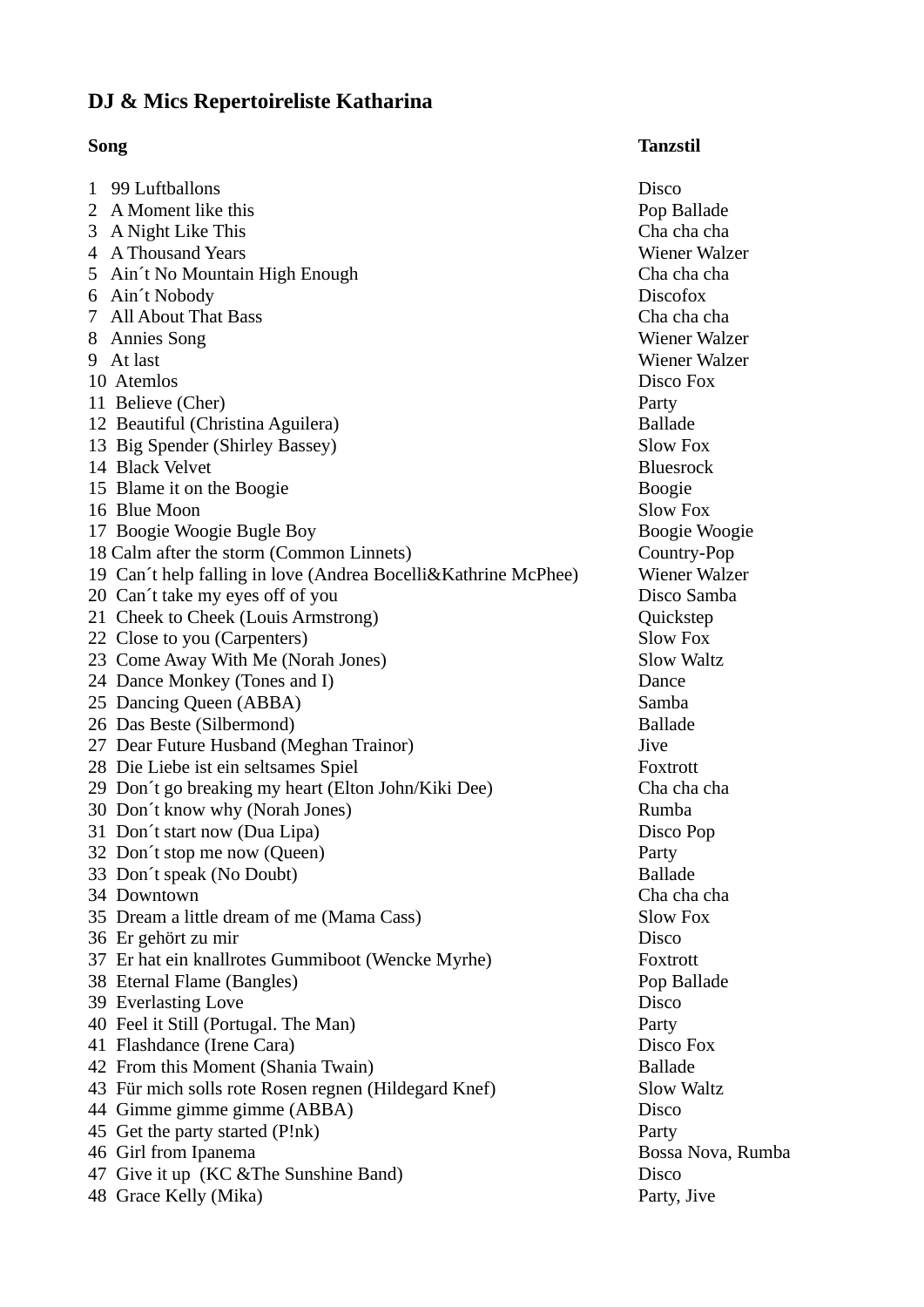49 Half A Minute (Matt Bianco) Samba 50 Havana (Camila Cabello) Rumba 51 Highway to Hell (AC/DC) Rock/Party 52 Hit The Road Jack (Ray Charles) Foxtrott 53 Honey Honey (ABBA) Party 54 Hot Stuff (Donna Summer) Disco Fox 55 I Am What I Am (Gloria Gaynor) Disco 56 I don´t know much (Aaron Neville/Linda Ronstadt) Pop Ballade 57 I don't Wanna Wait (Theme from "Dawson's Creek") Pop 58 I got you babe (Sonny&Cher) Wiener Walzer 59 I say a little prayer (Aretha Franklin) Fox 60 I wanna dance with somebody (Whitney Houston) Party 61 I will always love you (Whitney Houston) Pop Ballade 62 I will survive (Gloria Gaynor) Disco Fox 63 Ich will immer wieder dieses Fieber spürn (Helene Fischer) Disco Fox schnell 64 Ich will keine Schokolade (Trude Herr) Boogie Woogie 65 If I ain´t got you (Alicia Keys) Wiener Walzer 66 I´m so excited (Pointer Sisters) Disco Fox 67 Ironic (Alanis Morisette) **Rock Ballade** 68 Islands in the Stream (Dolly Parton&Kenny Rogers) Cha Cha Cha 69 Isn´t she lovely (Stevie Wonder) Samba 70 It´s raining Men (The Weather Girls) Disco Fox Schnell 71 Killing me softly (The Fugees) Pop Ballade 72 Kiss me, honey honey, kiss me (Shirley Bassey) Cha Cha Cha 73 Knock on Wood (Amii Stewart) Disco 74 La Vie En Rose (Edith Piaf) Ballade 75 Lady Sunshine & Mister Moon (Connie Froboes) Foxtrott 76 Last Friday Night (Katie Perry) Party 77 Let´s get loud (Jennifer Lopez) Cha Cha Cha 78 Let's have a Party (Wanda Jackson) Rock'n'Roll 79 Liebeskummer lohnt sich nicht (Siw Malmquist) Foxtrott 80 Listen to your heart (Roxette) Pop Rock Ballade 81 Love Shine a Light (Katrina & The Waves) Disco Fox langsam 82 L-O-V-E (Nat King Cole) Foxtrott 83 Make you feel my Love (Adele) example a pop Ballade 84 Mamma Mia (ABBA) Disco 85 Marry Me (Meghan Trainor) **Pop Ballade** 86 Marvin Gaye (Charlie Puth feat. Meghan Trainor) Doo-Wop 87 Mas Que Nada (A.C. Jobim) Samba 88 Mercy (Duffy) Cha Cha Cha 89 Misty (Sarah Vaughan) Jazz Ballade 90 Money, Money, Money (ABBA) Disco 91 More (Frank Sinatra) Jazz Ballade 92 Moves Like Jagger (Maroon 5) Party 93 Mr. Postman (The Carpenters) Cha Cha Cha 94 Mr. Sandman (The Chordettes) **Quickstep** Quickstep 95 My Baby Just Cares For Me (Nina Simone) Slow Fox 96 Nah Neh Nah (Vaya Con Dios) Quickstep 97 Night and Day (Ella Fitzgerald) Jazz Ballade 98 On the Sunny Side of the Street Slow Fox 99 Over the Rainbow (Judy Garland) Ballade 100 Perfect (Ed Sheeran&Beyoncé) Wiener Walzer